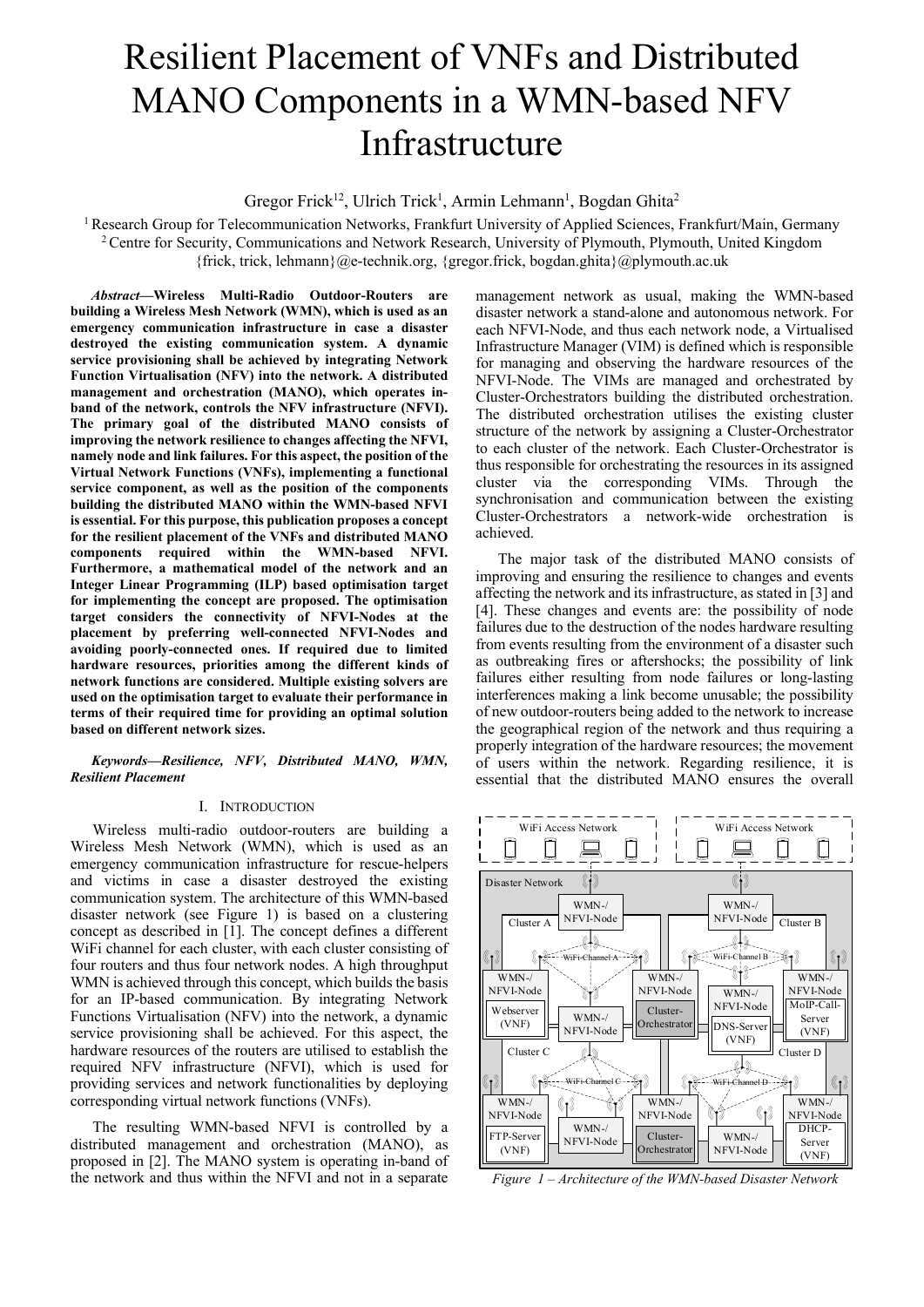usability of the network by ensuring the service availability and performance in the face of these changes and events.

While resilience can cover many different disciplines, as stated in [5], the major focus within this publication is on the resilient placement of the different network functions required in the network for providing the needed services. These network functions consist of the VNFs, implementing a functional service component (e.g., server implementations), and the Cluster-Orchestrators, building the distributed orchestration. The resilient placement concept defines the NFVI-Nodes responsible for providing a network function under the consideration of increasing the protection of the network function against node and link failures, as well as ensuring its individual performance aspect. An additional aspect covered by the concept consists of minimising the configuration effort that needs to be performed after a failure occurs. Through this, the possible impact of a node and/or link failure on the network infrastructure shall be decreased allowing a swift remediation of the failure impact and thus the recovery of the network.

This paper is structured as follows. Section II will examine existing related work regarding the resilient placement of NFV-MANO components as well as VNFs. The resilient placement of network functions within the WMN-based NFVI will be defined and presented in section III. A corresponding Integer Linear Programming (ILP) optimisation target is described in section IV, while Section V will evaluate the overall concept. The paper will close with a summary and outlook in section VI.

#### II. RELATED WORK

# *A. Resilient Placement of NFV-MANO Components*

ETSI proposes resilience requirements for an NFV system, among others in [6]. These resilience requirements mainly deal with the resilience of VNFs and resilience processes and capabilities for the MANO to ensure the resilience of the NFV system. Specific requirements for the deployment of the NFV MANO components to ensure the resilience of the MANO itself are almost non-existent. The only indication is that the MANO should not have a singlepoint-of-failure and must enable a geo-distributed deployment. Within the WMN-based NFVI, this is already considered and ensured through the architecture for the distributed orchestration, as proposed in [2].

[7] investigates the dependability of an NFV orchestrator, which is a crucial characteristic for the orchestration to ensure the resilience of a network. However, the authors focus more on the capabilities of the NFV orchestrator (such as different monitoring schemes and fault management) than on the actual deployment of the MANO components. Same as ETSI, it is mentioned that the NFV orchestrator shall not provide a single-point-of-failure and should ensure a geo-distributed deployment. Comparable to the ETSI NFV references, the mentioned aspects are already considered by the architecture of the distributed MANO.

[8] is dealing with the allocation of NFVOs within a geodistributed NFV system. This research considers a hierarchical NFV orchestration consisting of multiple Domain NFVOs and a centralised global service orchestrator, which has a fixed position within the network. The optimisation target consists of distinguishing the optimal number of required NFVOs within the system, the location of each

NFVO within their assigned domain, the number and location of each VNF Managers (VNFM) within the domains and the VNF instances assigned to each VNFM. The objective consists of minimising the number of required NFVOs and VNFMs while considering the capacity of the MANO components as well as delay constraints between the components of the MANO system. The research in [8] is introducing a degree of distribution of the MANO but is only focusing on the optimisation and reduction of operational cost of the MANO system within a large geo-distributed NFV system. During the placement of the MANO components, the possibility of node or link failures are not considered.

## *B. Resilient Placement of VNFs*

The placement of VNFs is a large research field and has been surveyed among others in [9]. Therefore, a lot of research exist on the allocation of VNFs for a specific requirement such as quality of service aspects or other optimisation aspects such as the energy consumption. In the following, the major focus is on approaches that are dealing with the resilience of VNFs in terms of the possibility of failing nodes hosting a VNF.

The research in [10] and [11] are improving the resilience of Service Function Chains (SFCs) composed of multiple VNFs by introducing three different approaches: node protection, link protection and end-to-end protection. Node protection ensures redundant functions on other nodes, so that a node failure does not cause the SFC to stop. Link protection ensures multiple paths are existing between the functions so that a link failure does not cause the SFC to stop. While endto-end protection is a combination of node protection and link protection. While this research focuses especially on SFCs, which are not utilised within the disaster network, the different protection schemes are also valid in case of the disaster network, making an adaptation reasonable.

In [12] resilience in terms of VNFs are summarised by covering different aspects such as the VNF failure management, the state management of stateful VNFs, the awareness of infrastructure resilience as well as the awareness of correlated failures. The research points out, that high availability can only be achieved by placing VNFs on multiple geo-distributed locations with a minimum of three data centres. Two node failures occurring in quick succession might in the worst-case result in the active VNF as well as its backup getting lost in a very short period. Having a second redundant instance could therefore reduce the probability of a complete service failure during the corrections of single node failures. An integration of this aspect into the WMN-based disaster network is conceivable since the possibility of two nodes failing in a quick succession does exist.

# III. CONCEPT FOR A RESILIENT PLACEMENT OF NETWORK FUNCTIONS

To increase the general availability of the disaster network and its services, the resilience of the network against nodes and link failures needs to be improved. For this purpose, a concept for the resilient placement of network functions enabling the services is proposed. Two types of network functions are required to be placed within the WMN-based NFVI of the disaster network: VNFs and Cluster-Orchestrators. A VNF is implementing a functional service component, such as server implementations, while the Cluster-Orchestrators are building the distributed building the distributed orchestration of the network as described in [2]. A network function is considered resilient if it is node- and link-protected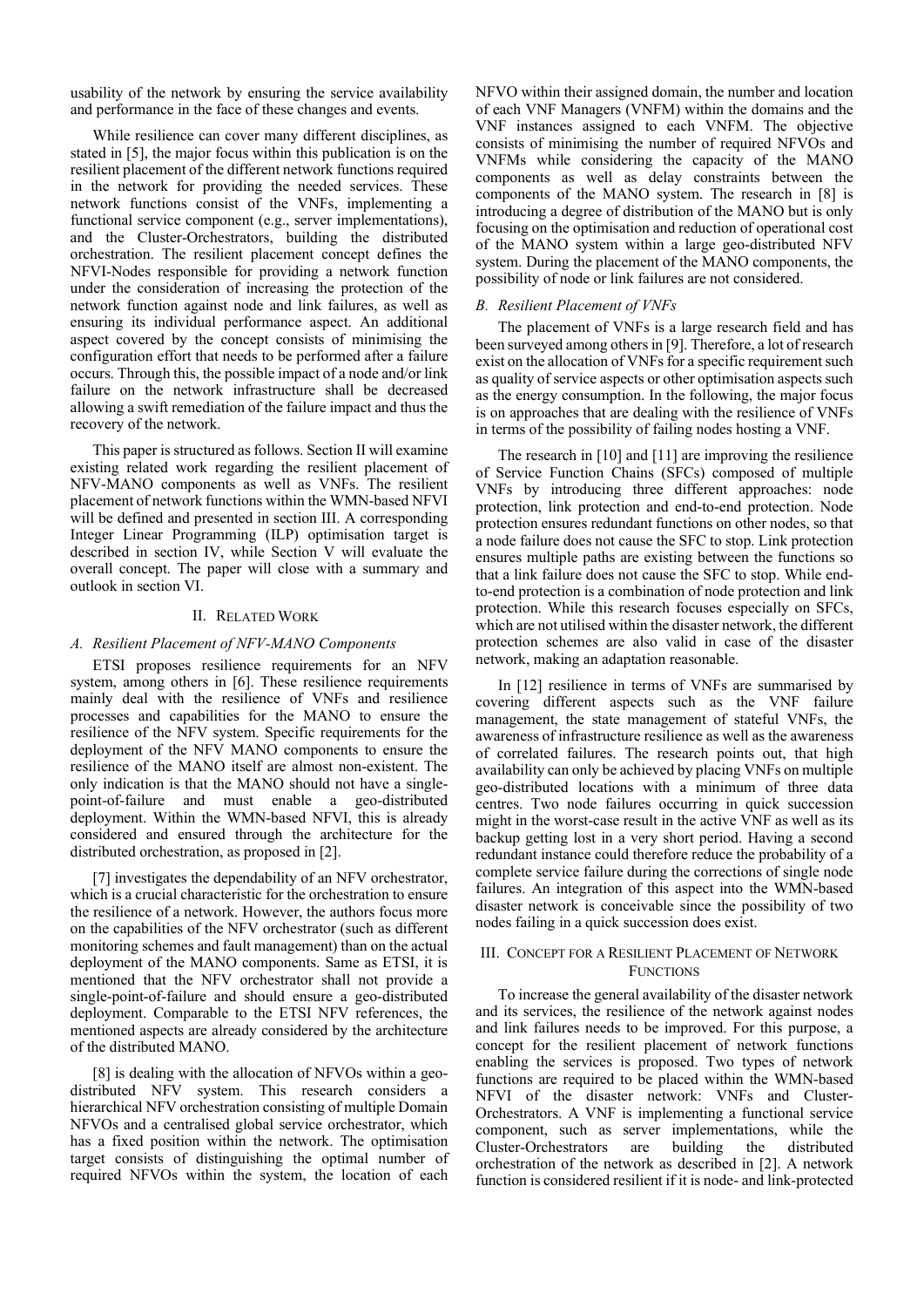as well as individual performance aspects are met. These three aspects are explained in the following in more detail, while a complete exemplary placement according to the concept is shown and explained afterwards.

#### *A. Node-Protection*

Node-protection ensures that a node failure does not cause the loss of the functionality provided by the network function. A commonly utilised approach also used in this concept consists of enforcing a geo-distributed redundant deployment.

To ensure node-protection for each VNF required within the network, two additional redundant instances are deployed, a primary and a secondary backup VNF. The initial VNF, further also called active VNF, is providing its functionality to the network. The primary and secondary backup VNFs are synchronising with the active VNF to ensure that essential information and data are also node-protected. If the active VNF fails due to a node failure, the primary backup VNF will be activated to maintain the required functionality and avoid an overall service unavailability. The secondary backup VNF ensures the availability of the VNF in case of the primary backup VNF also failing shortly after the active VNF failure.

For the node-protection of the Cluster-Orchestrators, a Backup-Cluster-Orchestrators is deployed for each Cluster-Orchestrator, which shall take over the responsibilities of the active instance in case of a failure. An additional redundant instance is not required since the architecture of the distributed orchestration is capable to compensate this scenario through the communication between the Cluster-Orchestrators.

#### *B. Link-Protection*

Link-Protection ensures that a link failure does not cause the network function to become unavailable due to the NFVI-Node becoming disconnected from the network. A link failure can take place either because of the result of a node failure or due to lasting interferences causing a link to become unusable. Based on this aspect, link-protection highly depends on the connectivity of the network infrastructure resulting from the current cluster configuration. It is thus important to analyse the infrastructure regarding its link-protection capability.

The link-protection capability of the WMN-based NFVI depends on the size of the WMN and the cluster structure resulting from the clustering algorithm described in [1], which needs to be evaluated. Each network node and thus NFVI-



Node is evaluated regarding its link-protection capability resulting from its cluster configuration and resulting links within each cluster. The output of the evaluation consists of a description of the resilience state of each node. The possible resilience states, which are explained in the following, are: fully-resilient, partially-resilient and non-resilient (see Figure 2). The evaluation of these states is performed continuously, resulting in the aspect that the state of a NFVI-Node might also change due to changes in the connectivity of the network resulting from either node failures, link failures or new nodes being integrated into the network.

A network node evaluated as fully-resilient NFVI-Node indicates that the node is properly integrated into the physical network infrastructure from a clustering perspective. The node is operating in two clusters, and thus in two WiFi channels, and has multiple neighbours in each cluster. A network function placed on such a fully-resilient NFVI-Node would not become unavailable if one of the channels is affected by a long-lasting interference, since the node would also be reachable and thus available via the non-interferent channel. Based on the concept of the WMN-based disaster network, a node cannot become better integrated then being fullyresilient making such nodes the best possible position for a network function.

A partially-resilient node is the second-best option for placing a network function. Partially-resilient NFVI-Nodes are impaired in terms of the desired cluster structure since they have less available wireless links in comparison to fullyresilient NFVI-Nodes. Due to this reason, their connectivity is more vulnerable to failures of neighbouring nodes and occurring interferences hampering the availability and performance of a network function provided by such NFVI-Nodes. However, it shall be pointed out that at the geographical border of the network, the nodes are always partially-resilient since they are only connected to a single cluster, as seen in Figure 2.

A non-resilient NFVI-Node is the worst option for deploying a network function in the WMN-based disaster network. These kinds of nodes are only operating in a single channel and only have up to two neighbouring nodes. A failure of a neighbouring node will significantly decrease the connectivity and increase the possibility of the node becoming disconnected from the network. A network function deployed on a non-resilient NFVI-Node might thus also become unavailable within the network.

### *C. Individual Performance Aspects*

Enabling protection against node and link failures for a network function is pointless if it is not capable to provide its functionality to the network due to performance restrictions resulting from the wireless network infrastructure. Based on this, it needs to be ensured that a network function is placed in a network section which is suitable for its performance as exemplary explained in the following.

Regarding the distributed MANO of the disaster network, the resilient placement concept must ensure the architecture of the distributed orchestration as proposed in [2] during the placement of the Cluster-Orchestrators. Each Cluster-Orchestrator must be placed within its assigned cluster to ensure its individual performance aspect. During the placement of VNFs their individual performance criterion must also be considered such as a position close to the end-*Figure 2 – Output of Link-Protection Evaluation* users of the network to achieve a maximal bandwidth.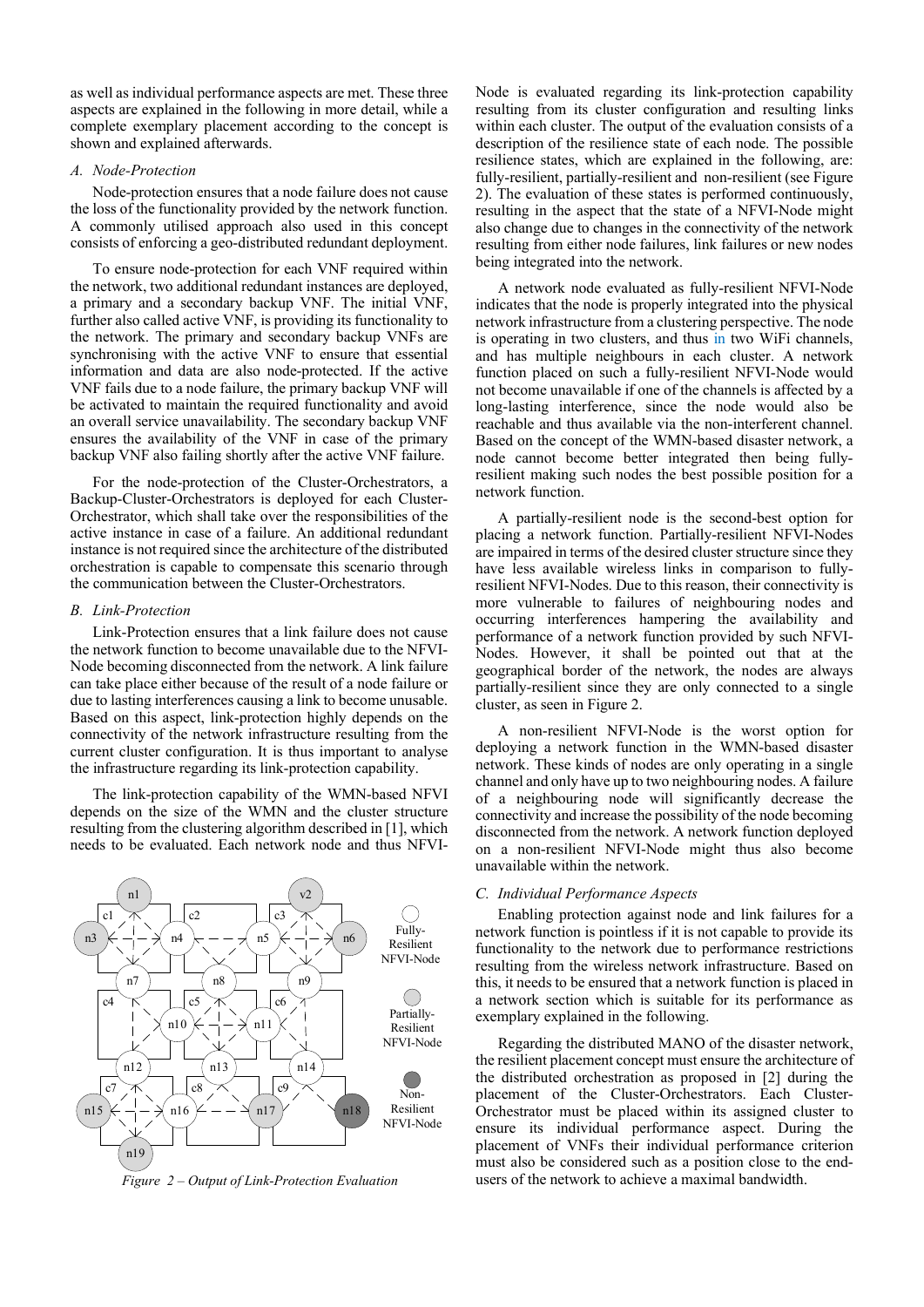#### *D. Prioritisation of Network Functions Instances*

As a result of the node-protection concept, each network function consists of multiple instances: active and redundant backup instances. In the best-case scenario, each required instance can be deployed on a fully-resilient NFVI-Node. However, due to the structure and size of the network as well as the number of required network functions and resulting instances, this might not always be possible, because the number is exceeding the available capacity of fully-resilient NFVI-Nodes. For this situation, a network function instance prioritisation must be enforced. It ensures that higher prioritised instances are preferred at the placement and might therefore have an increased link-protection than lower prioritised instances. The different types of network function instances are prioritised as follows starting with the highest prioritisation to the lowest: Cluster-Orchestrators, active VNF, Backup-Cluster-Orchestrator, primary VNF backup, secondary VNF backup.

Cluster-Orchestrators are prioritised over other instances, as they are responsible for monitoring and controlling the NFVI. They are thus responsible for reacting to node and link failures in the first place by performing required emergency corrections, such as initialising a backup instance for ensuring the availability of the network function. Through the placement of Cluster-Orchestrators on fully-resilient NFVI-Nodes, they are capable to monitor their links and thus have the possibility to directly analyse the impact of detected link failures without the communication to other Cluster-Orchestrators or other distributed MANO components. This allows a swift reaction to a failure by remediating its impact. Active instances of a VNF are prioritised after the Cluster-Orchestrators since they are actively providing their functionality to the network. Ensuring an increased connectivity for those instances also ensures their protection against link failures and thus increases their availability. The prioritisation of the different types of redundant instances follows the concept of MANO component over VNF. This shall increase the possibility that after a failure of an active instance, the activated backup might already be placed on a suitable position for an active instance allowing the backup to become the new active instance. Through this, unnecessary relocations of instances shall be limited and thus reduce the required reconfigurations for resolving the impact of a failure.

# *E. Exemplary Output of the Resilience Placement Concept*

Figure 3 shows an exemplary output of the resilient placement concept. For an improved understanding, it is considered that each network node and thus each NFVI-Node can provide up to two instances of network functions which shall represent the hardware limitations of the NFVI-Nodes. Within the network, five Cluster-Orchestrators (marked with CO) and three VNFs are placed according to the concept.

To ensure the required node-protection according to the concept, each network function is protected with the respective number of backups with a solid line representing this relationship in Figure 3. Each Cluster-Orchestrator is assigned a Backup-Cluster-Orchestrator (marked with B-CO), while each active VNF (marked with A) is assigned a primary and a secondary VNF instance (marked with B1 and B2).

The instances of the network function are placed according to their individual performance aspects, which are explained in the following. The Cluster-Orchestrators are allocated in their assigned clusters with the Backup-Cluster-Orchestrators



*Figure 3 – Exemplary Network Configuration*

also being placed in these clusters. The active components of VNF-1, VNF-2 and VNF-3 are placed close to positions of end-users of the network (marked with dotted areas in Figure 3). The backup instances of each VNF are placed close to the active instance to reduce the required synchronisation traffic between the different instances while ensuring the geodistributed deployment.

Regarding link-protection the concepts enforced the deployment of instances on fully-resilient nodes as intended. Expect in cluster c9, the Backup-Cluster-Orchestrator is required to be allocated on a partially-resilient NFVI-Node resulting due to the lack of an additional fully-resilient placement opportunity within this cluster.

# IV. MODEL AND OPTIMISATION TARGET FOR A RESILIENT PLACEMENT

A model has been prepared for solving the resilient placement in a WMN-based NFVI through an Integer Linear Programming (ILP) optimisation target. The model consists of  $N$  NFVI-Nodes,  $F$  network functions and  $I$  instances for each network function in  $F$ . The NFVI-Nodes  $N$  are representing the nodes in the network as NFVI-Nodes with  $N =$  ${n_1, n_2, n_3, ..., n_i}$ . The network functions *F* are representing the required Cluster-Orchestrators and VNFs within the network with  $F = \{f_1, f_2, f_3, ..., f_j\}$ . The instances I are representing the required instances of a network function, namely active instance, and redundant backup instances, with  $I_{f_i} = \{i_{j1}, i_{j2}, \ldots, i_{jk}\}.$ 

The optimisation target is following a commonly used formularisation for ILP problems and consists of mapping all instances  $I$  of all network functions  $F$  to the NFVI-Nodes  $N$ under the consideration of maximising a resilience factor. The optimisation target and decision variable to be solved is formularised as follows in (1) and (2) respectively:

$$
Maximise \sum_{i}^{N} \sum_{j}^{F} \sum_{k}^{I_j} residuence_{ijk} \times x_{ijk} \tag{1}
$$

$$
x_{ijk} = \begin{cases} 1 & \text{if } n_i \text{ is assigned with } i_{jk} \\ 0 & \text{otherwise} \end{cases}
$$
 (2)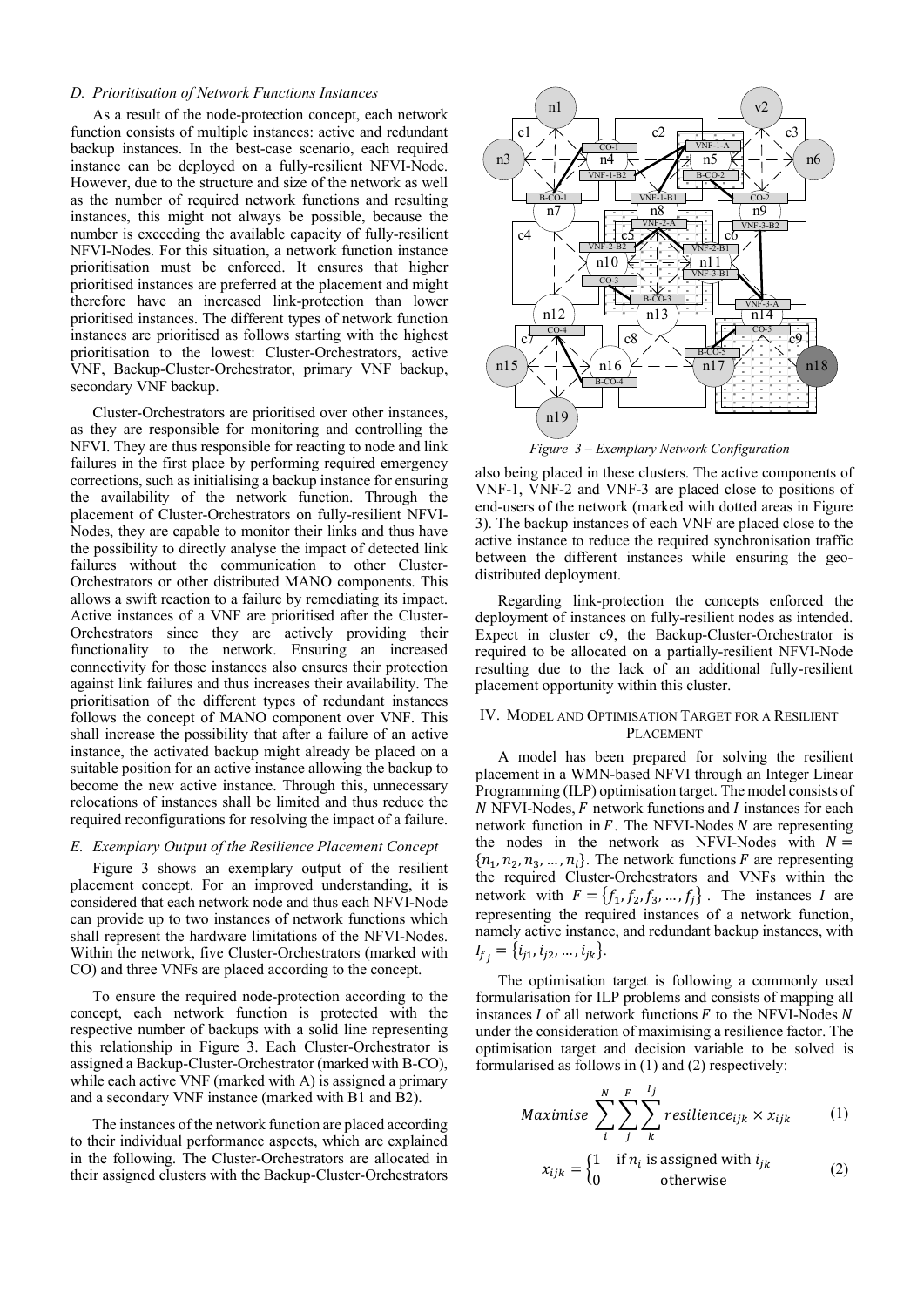The resilience factor in (3) depends on multiple aspects and is calculated for each possible combination of NFVI-Nodes N, network function  $\vec{F}$  and instances I of the network:

$$
resilience_{ijk} = lp_i \times pri_{jk} \times suit_{ijk} \times alloc_{ijk} \qquad (3)
$$

The parameter  $lp_i$  in (4) represents the link-protection state of a NFVI-Node  $n_i$  as presented in section III and is defined as follows in (4):

$$
lp_i = \begin{cases} 1 & \text{if } n_i \text{ is fully-resilient} \\ 0.5 & \text{if } n_i \text{ is partially-resilient} \\ 0.25 & \text{if } n_i \text{ is non-resilient} \end{cases} \tag{4}
$$

Parameter  $pri_{ik}$  represents the priority of an instances  $i_{ik}$ as described in section III and is defined as follows in (5):

$$
pri_{jk} = \begin{cases}\n5 & \text{if } i_{jk} \text{ is active MANO} \\
4 & \text{if } i_{jk} \text{ is active VNF} \\
3 & \text{if } i_{jk} \text{ is passive MANO} \\
2 & \text{if } i_{jk} \text{ is primary passive VNF} \\
1 & \text{if } i_{jk} \text{ is secondary passive VNF}\n\end{cases}
$$
(5)

The parameter suit<sub>ijk</sub> in (6) defines if a NFVI-Node  $n_i$  is suitable for assigning and thus placing an instance  $i_{ik}$  of a network function  $f_i$  on it from a performance point of view. By utilising this parameter, a specific network section can be defined in prior which is suitable for the placement, such as NFVI-Nodes close to the end-users of the network. If this parameter is not explicitly defined, it is considered that a network function can be placed on any existing NFVI-Node.

$$
suit_{ijk} = \begin{cases} 1 & \text{if } n_i \text{ is suitable for } i_{jk} \\ 0 & \text{otherwise} \end{cases}
$$
 (6)

After a node or link failure the optimisation target must be solved again to recover the network by adapting it to the new situation. In this scenario, already placed instances don't necessarily have to be changed in their position when it is still suitable in terms of the resilient placement concept. For this aspect the parameter  $alloc_{iik}$  is introduced in (7), which gives a minor bonus to the resilience factor of already placed instances. Through the usage of this parameter, unnecessary changes, such as migrating an instance from one fully-resilient NFVI-Node to another, are avoided. However, the parameter alloc<sub>ijk</sub> does not hamper the placement if an improvement in the resilience can be achieved, such as migrating an instance from a partially-resilient to a fully-resilient NFVI-Node.

$$
alloc_{ijk} = \begin{cases} 1.5 & \text{if } i_{jk} \text{ is allocated on } n_i \\ 1 & \text{otherwise} \end{cases} \tag{7}
$$

The optimisation target in (1) is subject to the following constraints, which are enforcing logical restrictions:

$$
\sum_{j}^{F} \sum_{k}^{l_j} x_{ijk} \le 2; \forall n \in N
$$
 (8)

$$
\sum_{i}^{N} x_{ijk} = 1; \forall f \in F, \forall i \in I_{f_j}
$$
 (9)

$$
\sum_{k}^{l_j} x_{ijk} = 1; \forall n \in N, \forall f \in F
$$
 (10)

The constraint in (8) is limiting the number of instances  $i_{ik}$ which can be assigned to a NFVI-Node  $n_i$  and thus avoids the overloading of the hardware resources of an NFVI-Node. Currently, it is considered that each NFVI-Node is capable of hosting two network function instances. This decision was made for the purpose of simplification and a later change to a more realistic approach by introducing a resource consumption factor is conceivable. The constraint in (9) is ensuring that each instance  $i_{jk}$  is assigned to exactly one NFVI-Node. Otherwise, each instance would be deployed multiple times due to the maximisation target of the ILP formularisation. Constraint (10) ensures the geo-distributed deployment by allowing each NFVI-Node to be assigned only one instance per network function. This avoids the scenario that a node failure might cause the loss of an active instance and its corresponding backup instance.

#### V. EVALUATION OF THE RESILIENT PLACEMENT CONCEPT

The resilient placement concept has been evaluated based on the performance of existing solvers and algorithms to solve the optimisation target and a functional evaluation of the concept at imposing node failures on the network.

#### *A. Performance Evaluation of existing Solvers*

The following well-known linear programming solvers have been used for the optimisation target: SCIP (Solving Constraint Integer Programs) [13], CBC (COIN-OR Branchand-Cut Solver) [14], and CLP (COIN-OR Linear Programming Solver) [15]. The solvers were executed on a system with an Intel Core i7-9850H CPU. To evaluate the performance of the different solvers at solving the optimisation target (i.e., defining the placement of the different network function instances within the NFVI), the time required by the algorithms to solve it with their default configuration was used as a performance criterion. The time was measured for different network sizes, while for each network size, the number of network functions and thus resulting instances have been increased. The network functions have been increased stepwise starting from a minimal amount of required network functions within the network resulting from the instances building the distributed MANO (0% in Table 1), up to the hardware resources of each NFVI-Node being fully occupied by VNF instances (100% in Table 1). This process was conducted for the network sizes of 5x5 clusters (60 nodes), 10x10 clusters (220 nodes), 15x15 clusters (480 nodes) and 20x20 clusters (840 nodes). To ensure that the results of the solvers are comparable, it was made sure that the overall objective value of the solutions is identical at each iteration. The results are shown in Table 1.

The measured time clearly shows that CLP is outperforming SCIP and CBC, making CLP the best choice for this optimisation target. Especially in larger networks (15x15 and 20x20 clusters), SCIP becomes unusable from the point of view that this calculation must be executed by a single Cluster-Orchestrator, which afterwards distributes the information to other Cluster-Orchestrators as intended by the concept of the distributed MANO. A specific reason for CLP outperforming the other solvers might consists of the aspect that it is especially designed for ILP optimisation tasks, while SCIP and CBC have a major focus on Mixed ILP problems.

#### *B. Functional Evaluation of the Concept*

For the functional evaluation, various network models with different amount of network functions were used. After